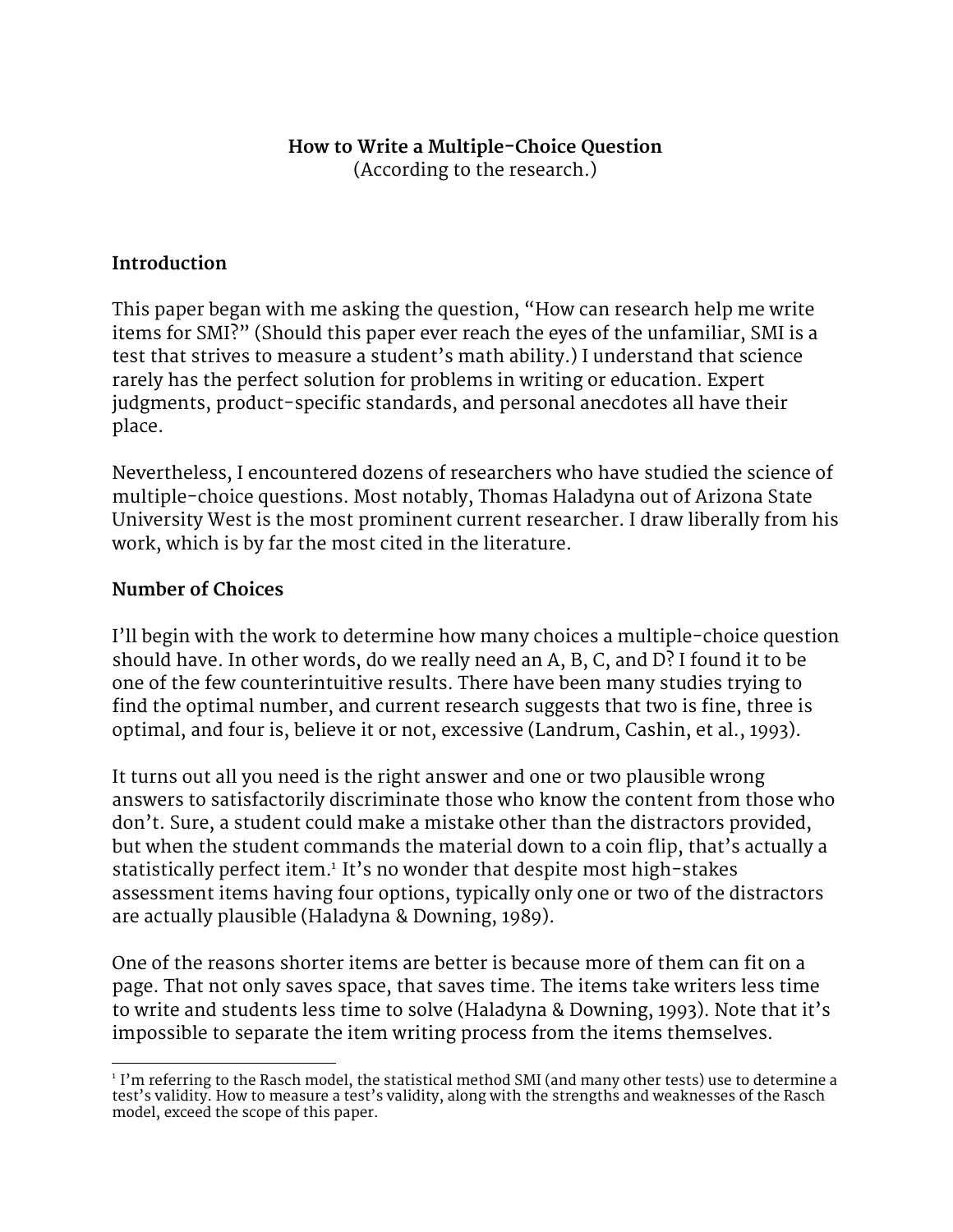Having more items on a test also makes the scores more reliable and lets the test cover more of the content domain (Ebel, 1981).

On a technical note, having fewer options does increase the baseline score of random guessing from 25% to 33% (if there are three options) or 50% (if there are two). However, given enough questions, this does not affect a test's discriminatory ability.<sup>2</sup> Fewer options especially helps measure high-achieving students who have become skilled test takers without always knowing the content (Williams & Ebel, 1957).

# **Homogenous Choices**

Initially, I assumed that if only one good distractor was enough, then the composition of the other distractors wouldn't matter. My instinct failed me. Test takers use clues about the choices when they don't know the answer. ("B is longer than the other choices, so I bet that's the answer.") This can affect both an item's difficulty and its reliability. There really is a "go with the longest answer" heuristic that students might follow, for instance. Making all of the choices the same length averts this bias and improves the validity of the test's measurement (Towns, 2014).

Our brains are in fact full of biases. If one option is unusually technical, worded strangely, or in general looks different, test takers pick up on it. The test item can therefore be solved by either knowing the content domain or having a keen test taking ability (Haladyna, 2004). In one study out of the Netherlands, researchers gave written driving tests to hundreds of high school students. Some students saw a version of each question with homogeneous options whereas others didn't. Sure enough, the heterogeneously-written version of each question tested a little bit easier (Ascalon, Meyers, et al., 2007).

The order of the distractors can matter, too. In another study, researchers gave high schoolers an ACT-like math test. Half the students saw the questions normally, and the other half saw the distractors in a random order. For most students, the difference was irrelevant. Mixing up the options didn't make it any harder to find the right one. However, this wasn't true for lower-ability test takers. Randomly-ordered distractors made a question more challenging for them. (Huntley & Welch, 1993).

# **Simple Language**

So far we suspect that multiple-choice questions measure knowledge more accurately when the choices have the same length and structure and are listed in a

<sup>&</sup>lt;sup>2</sup> This result is mathematical, and I'll leave it as an exercise to the reader.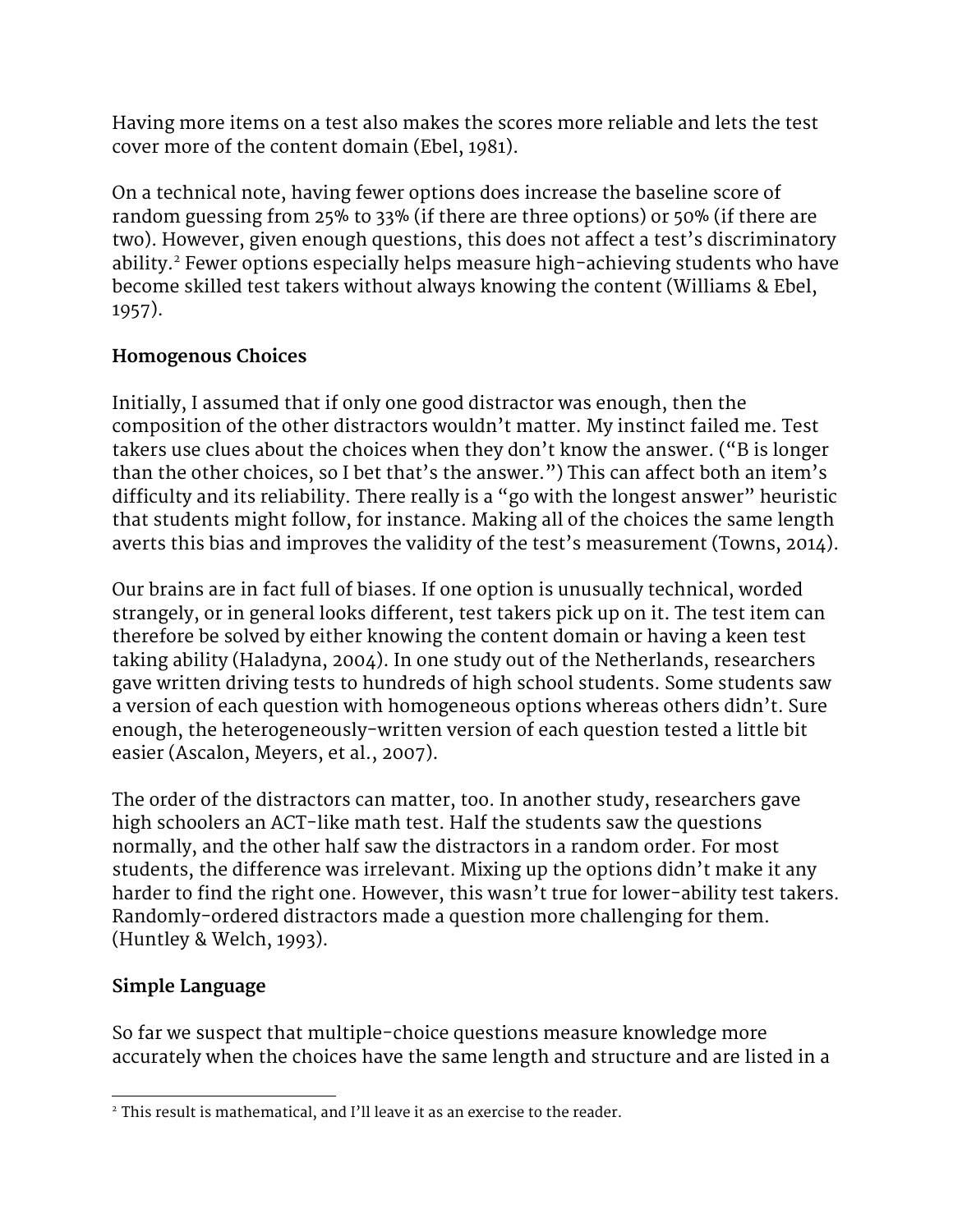logical order. Common wisdom is also to write the questions and choices as simply as possible. The AERA's *Standards for Educational and Psychological Testing* asserts that simple language reduces the influence of reading ability when that's not what the test is supposed to assess (AERA, et al., 1999). It's an assumption we follow at HMH: keep the language simple.

The notion seems right, for sure. But does it hold up to scrutiny? Jamal Abedi out of UCLA conducted a study where his team gave a math test to middle school students. Half the students received the normal test, and the other half received one written in simplified English (Abedi, Lord, et al., 2000):

- − Nonmath terms that a student might not know were changed (e.g. "census" became "video game").
- − Passive voice was changed to active voice. (I'll just accept the irony that my sentence came out in passive voice.) 3
- − Long nominals were shortened (e.g. "last year's class president" became "president").
- − Conditionals were replaced with separate sentences. ("If Johnny delivers *x* newspapers..." became "Johnny delivered *x* newspapers.")
- − Relative clauses were removed. ("A report that contains 64 sheets of paper" became "He needs 64 sheets of paper for a report.")
- − Complex question phrases were replaced with simple question words. ("At which of the following times..." became "When....")
- − Impersonal presentations were made concrete. ("The weights of 3 objects were compared" became "Sandra compared 3 objects.")

For non-ELL students, the difference in test scores was negligible. If a student's first language is English, changing the complexity of a question's wording doesn't make too big a difference. However, the same is not true for ELL test takers. Simplifying the English increased their average test score from 34.5% to 36%, a statistically significant jump relative to the sample size. In other words, simplifying the language narrowed the gap between ELL and non-ELL test takers.

# **Positively-Worded Questions**

Another often-cited guideline is to write questions as "which is true?" as opposed to "which is false?" (Haladyna & Downing, 1989). In 1993, Israeli researcher Pinchas Tamir challenged this claim. He gave a high school biology test to students in both Australia and Israel. The Israelis' test was translated into Hebrew and checked independently. Some students saw the positively-worded version of each question and others saw the negatively-worded one. The difference was stark. If

<sup>&</sup>lt;sup>3</sup> There was one notable study on humor in testing. In most cases humor doesn't help, but it probably doesn't hurt either (McNorris, F., Boothroyd, R., et al., 1997).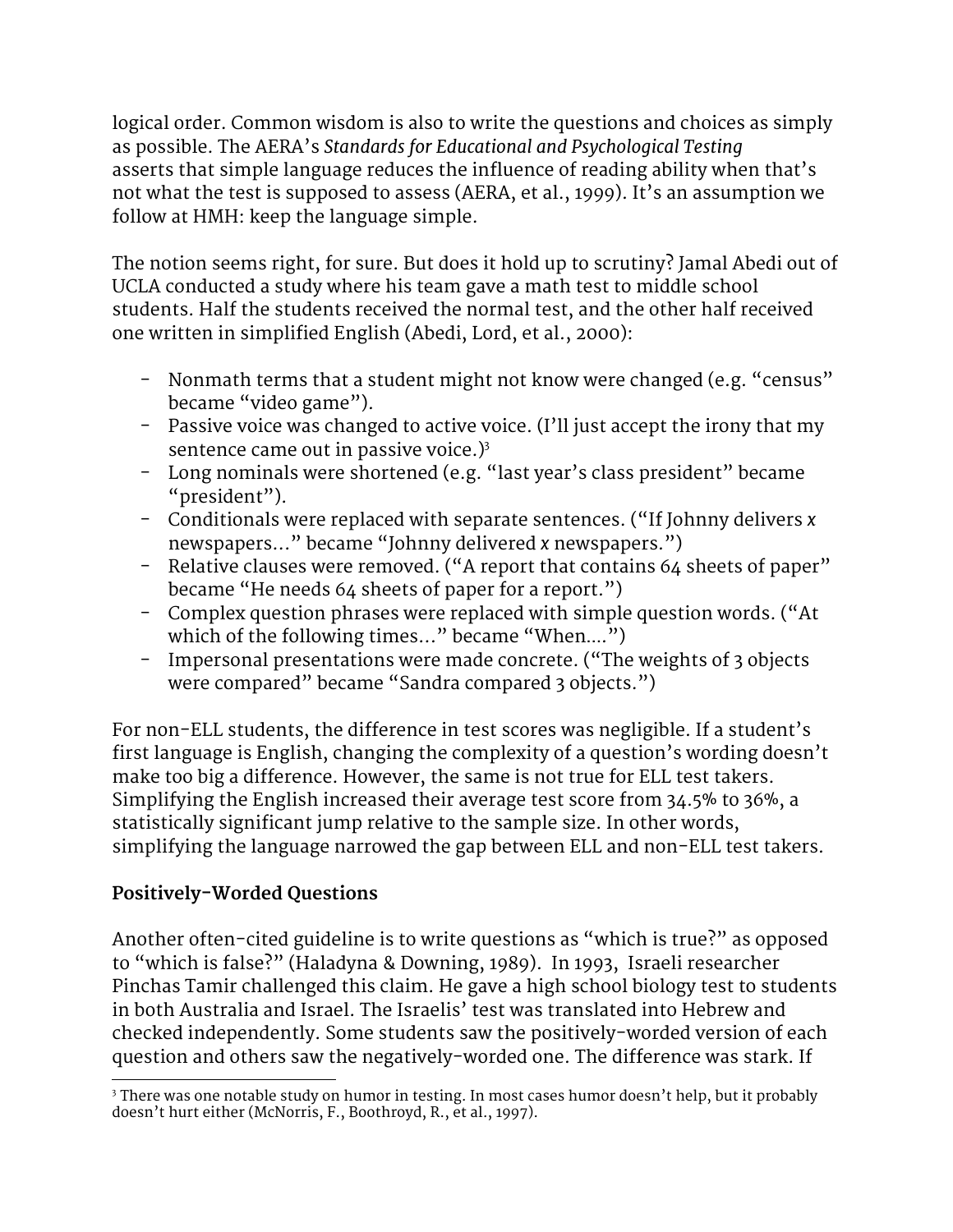the question was easy, there was no difference in performance between the two versions. However, if the question had a high cognitive demand, the guideline proved correct. Students were more likely to get the negatively-worded version wrong (Tamir, 1993).

The research is not in full agreement, however. Three years later, two researchers analyzed hundreds of health professional exam results. They compared the performance of questions worded positively against those worded negatively. Statistically, there was no difference between the two (Rachor & Gray, 1996). Incidentally, I've noticed that using tests from the medical field is a trend in the research. My guess is it's because the industry is replete with regulations and testing and the stakes can be unusually high.

We are likely doing the right thing by avoiding negatively-phrased questions. Our audience is closer to the high school biology student than the medical professional. The research is clear, though, that a negatively-worded question occasionally makes more sense. It's worth remembering that if a question is simple, phrasing it negatively is unlikely to make much of a difference.

#### **"None of the Above" and "All of the Above"**

The question of when and whether to use "none of the above" is an especially active area of multiple-choice test research. Perhaps unsurprisingly, the research is mixed. Some studies found that "none of the above" increases an item's difficulty (e.g. Forsyth & Spratt, 1980); others didn't (e.g. Rich & Johanson, 1990). Some studies found that "none of the above" increases an item's discriminatory ability (e.g. Oosterhof & Coats, 1984); others didn't (e.g. Frary, 1995)

It appears that when "none of the above" is an option, test takers are compelled to actually solve the problem rather than use non-content skills (Dochy, Moekerke, et al., 2001). However, there's a problem when it's the correct answer. Canadian researcher David DiBattista performed an experiment where he gave college students a general knowledge test. Students received one of five versions of the test, all having "none of the above" in different places, sometimes being the correct answer and other times not.

DiBattista compares the answer choices to a police lineup.4 On average, a witness will spot the perpetrator in a lineup if he or she is actually in it. However, if the perpetrator is absent (i.e., "none of the above"), witnesses select whoever looks the closest and think they picked the right person. Students, even ones who

<sup>4</sup> I don't know how many research papers on multiple-choice testing I read, but this was the only one where it got weird.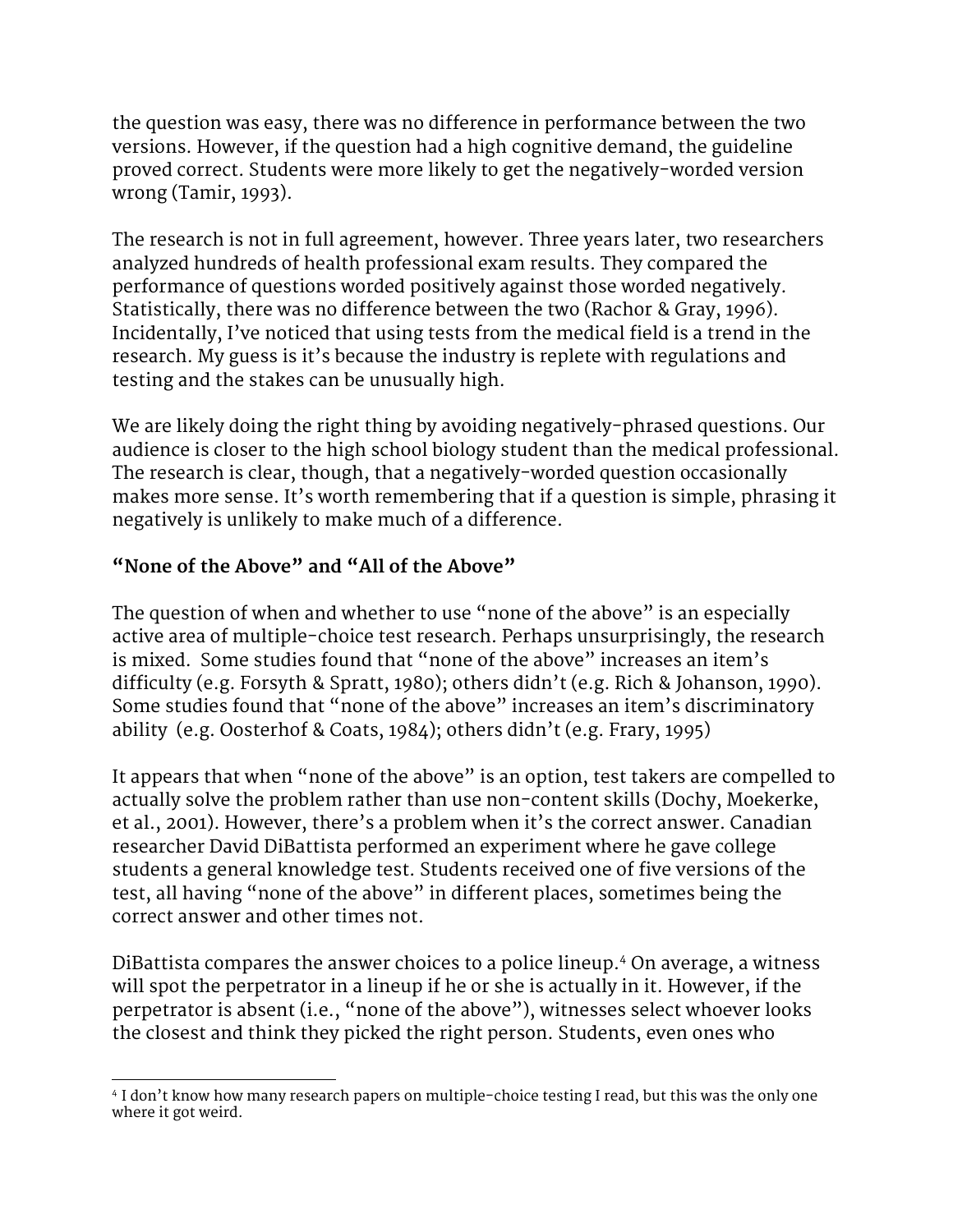actually know the content, are sometimes unable to deduce the right answer if it isn't one of the choices (DiBattista, Sinnige-Egger, et al., 2013).

Unlike "none of the above," which poses problems but can be employed carefully, "all of the above" seems universally problematic. Having "all of the above" as an option naturally cues test takers that it's the right answer (Harasym, Leong, et al., 1998). It makes for a lousy correct answer and a misleading distractor, overall harming the reliability of a test that contains it. Test writers are wise to avoid "all of the above."

# **Conclusion**

It's impossible for guidelines to be perfect. A clever item writer could think of questions where plausible distractors do not look homogenous or "all of the above" makes perfect sense. But I'll finish with a study where researchers examined all of the test items one medical school class received throughout the year. They reviewed each item for whether it followed the rules I've described (and many I didn't) for writing a multiple-choice question, and compared them against the student's scores. When an item had errors, it hurt the student's performance "without providing additional discrimination between higher- and lower-performing individuals" (Pate & Caldwell, 2014).

There are many details I did not get into. There's research on when multiple-choice is better than constructed response, what type of multiple-choice question is best, how to train item writers, whether it matters if a stem has fill-in-the-blank, which statistical test is best, and so on and so on.

If you make time for just one reference, Thomas Haladyna, along with Steven Downing out of the University of Illinois at Chicago, published a "taxonomy of multiple-choice item-writing rules" in 1989. It's a comprehensive summary of all the research up till then on writing a multiple-choice test item (Haladyna & Downing, 1989). The article is approachable and interesting. They updated the list in 2002, and while their conclusions stay largely unchanged, they address new research and refine some arguments (Haladyna, Downing, et al., 2002). It's impossible to write a perfect multiple-choice question, but fortunately there's plenty of research to help us try.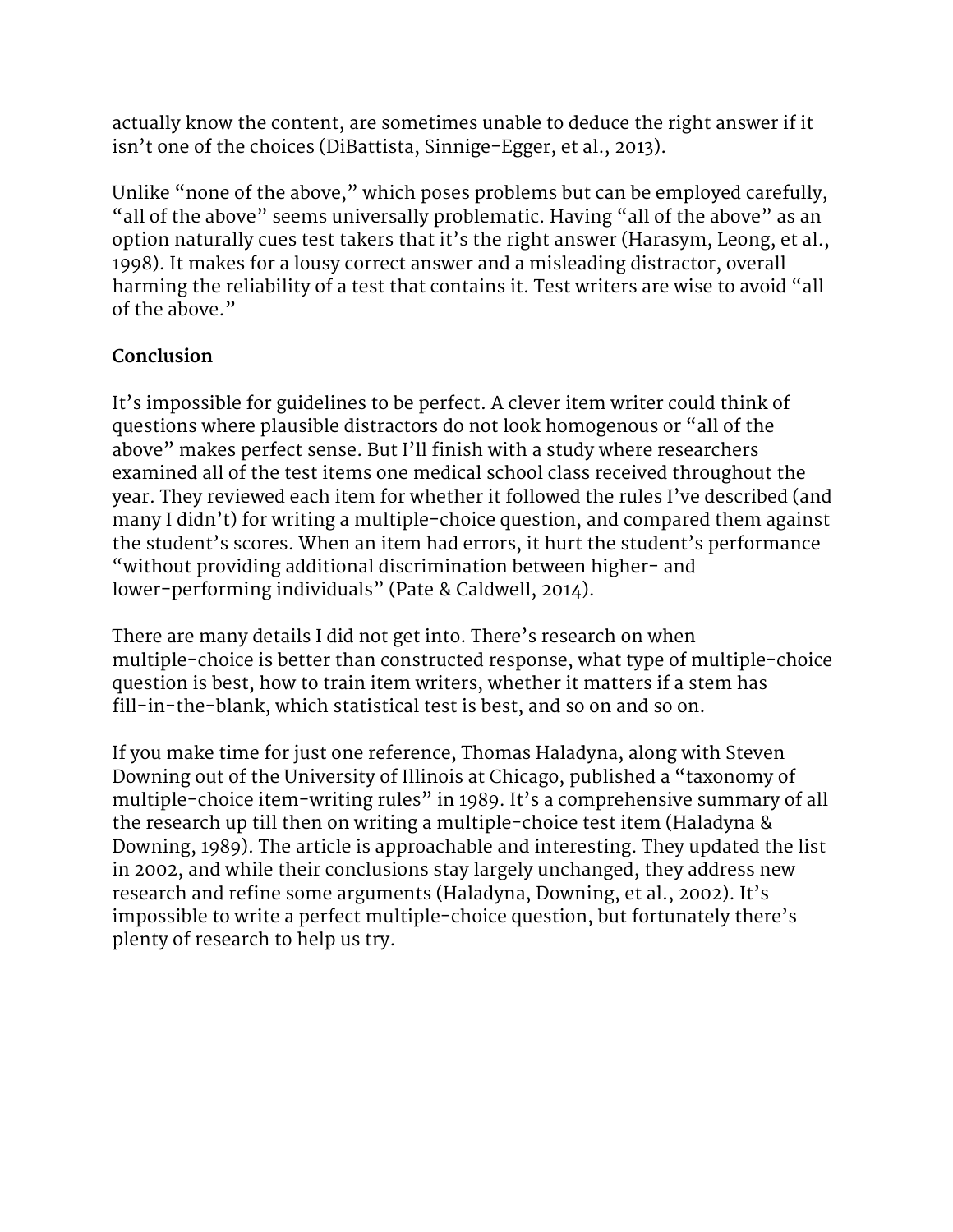#### **References**

- Abedi, J., Lord, C., Hofstetter, C., & Baker, E. (2000). Impact of accommodation strategies on English language learners' test performance. *Educational Measurement: Issues and Practice*, *19*(3), 16−26.
- AERA, APA, & NCME [American Educational Research Association, American Psychological Association, & National Council on Measurement in Education]. (1999). Standards for educational and psychological testing. Washington, DC: American Psychological Association.
- Ascalon, M., Meyers, L., Davis, B., & Smits, N. (2007). Distractor Similarity and Item-Stem Structure: Effects on Item Difficulty. *Applied Measurement in Education*, *20*(2), 153−170.
- DiBattista, D., Sinnige-Egger, J., & Fortuna, G.. (2013). The "None of the Above" Option in Multiple-Choice Testing: An Experimental Study.*The Journal of Experimental Education*, *82*(2).
- Dochy, Moekerke, De Corte, and Segers. (2001). The assessment of quantitative problem-solving with "none of the above"-items. *European Journal of Psychology of Education*, *26*(2), 163−177.
- Ebel, R. (1981). *Some advantages of alternate-choice test items.* Paper presented at the annual meeting of the National Council on Measurement in Education, Los Angeles.
- Forsyth, R. & Spratt, K. (1980). Measuring problem solving ability in mathematics with multiple-choice items: The effect of item format on selected item and test characteristics. *Journal of Educational Measurement*, *17*(1), 31−43.
- Frary, R. (1995). The None-of-the-Above Option: An Empirical Study. *Applied Measurement in Education*, *4*(2), 115−124.
- Haladyna, T. (2004). Guidelines for Developing MC Items. In *Developing and Validing Multiple-Choice Test Items, Third Edition* (pp. 97-126). Mahwah, NJ: Lawrence Erlbaum Associates.
- Haladyna, T. & Downing, S. (1989). A taxonomy of multiple-choice item-writing rules. *Applied Measurement in Education*, *2*(1)*,* 37−50.
- Haladyna, T. & Downing, S. (1993). How many options is enough for a multiple-choice test item. *Educational and Psychological Measurement*, *53*(4), 999−1010.
- Haladyna, T., Downing, S., & Rodriguez, M. (2002). A Review of Multiple-Choice Item-Writing Guidelines for Classroom Assessment. *Applied Measurement in Education*, *15*(3), 309−334.
- Harasym, P., Leong, E., Violato, C., et al. (1998). Cuing effect of "all of the above" on the reliability and validity of multiple-choice test items. *Evaluation and the Health Professions*, *21*(1)*,* 120−133.
- Huntley, R. & Welch, C. (1993). *Numerical Answer Options: Logical or Random Order?* Paper presented at the annual meeting of the American Educational Research Association, Atlanta, GA.
- Landrum, R., Cashin, J., & Theis, K. (1993). More Evidence in Favor of Three-Option Multiple-Choice Tests. *Educational and Psychological Measurement*, *53*, 771−778.